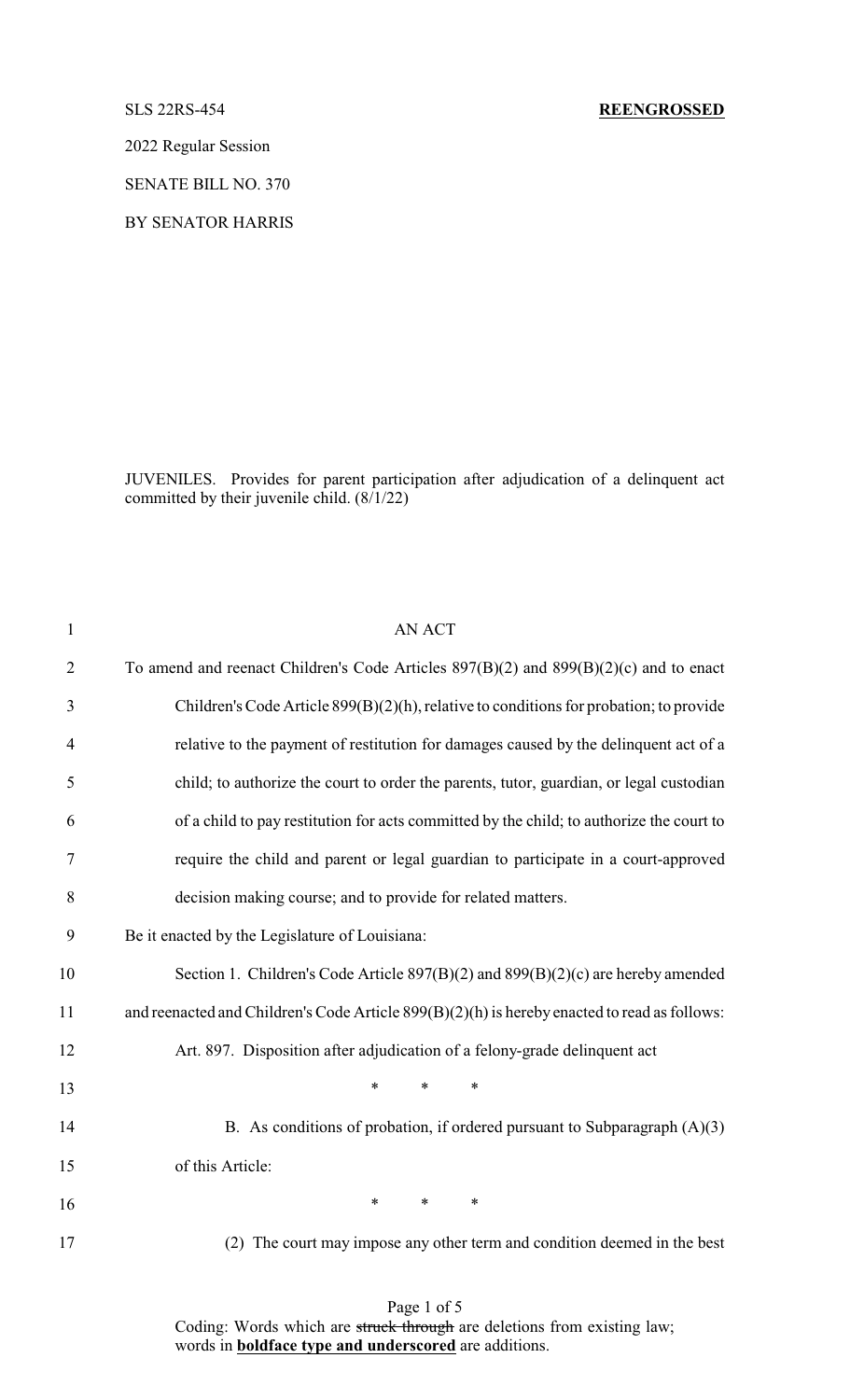| $\mathbf{1}$   | interests of the child and the public, including:                                           |
|----------------|---------------------------------------------------------------------------------------------|
| $\overline{2}$ | (a) A requirement that the child attend school, if the school admits the child.             |
| 3              | (b) A requirement that the child perform court-approved community service                   |
| 4              | activities.                                                                                 |
| 5              | (c) A requirement that the child and his parent or legal guardian                           |
| 6              | cooperate in connection with any part of the disposition order, including but not           |
| 7              | limited to a court-approved decisionmaking course necessary for his                         |
| 8              | rehabilitation.                                                                             |
| 9              | (d) A requirement that the child make reasonable restitution to any victim for              |
| 10             | any personal or property damage caused by the child in the commission of the                |
| 11             | delinquent act. If the child is unable personally to make restitution, the court            |
| 12             | may order a parent, tutor, guardian, or other person who is financially                     |
| 13             | responsible for the care of the child to be responsible for payment of the                  |
| 14             | restitution. The court may waive payment of the restitution by a parent, tutor,             |
| 15             | guardian, or other person who is financially responsible for the care of the child          |
| 16             | upon a finding of good cause.                                                               |
| 17             | $\overline{(d)(e)}$ A requirement that the child participate in any program of medical or   |
| 18             | psychological or other treatment found necessary for his rehabilitation.                    |
| 19             | $\overline{(e)(f)}$ A requirement suspending or restricting the child's driving privileges, |
| 20             | if any, for all or part of the period of probation. In such cases, a copy of the order      |
| 21             | shall be forwarded to the Department of Public Safety and Corrections, which shall          |
| 22             | suspend the child's driver's license or issue a restricted license in accordance with the   |
| 23             | order of the court.                                                                         |
| 24             | $(f)(g)$ A requirement prohibiting the child from possessing a firearm or                   |
| 25             | carrying a concealed weapon.                                                                |
| 26             | $\frac{f(x)}{g(h)}$ A requirement that the child pay a supervision fee of not less than ten |
| 27             | nor more than one hundred dollars per month, payable to the Department of Public            |
| 28             | Safety and Corrections or other supervising agency, to defray the costs of                  |
| 29             | supervision. The amount of the fee shall be based upon the financial ability of the         |

Page 2 of 5 Coding: Words which are struck through are deletions from existing law; words in **boldface type and underscored** are additions.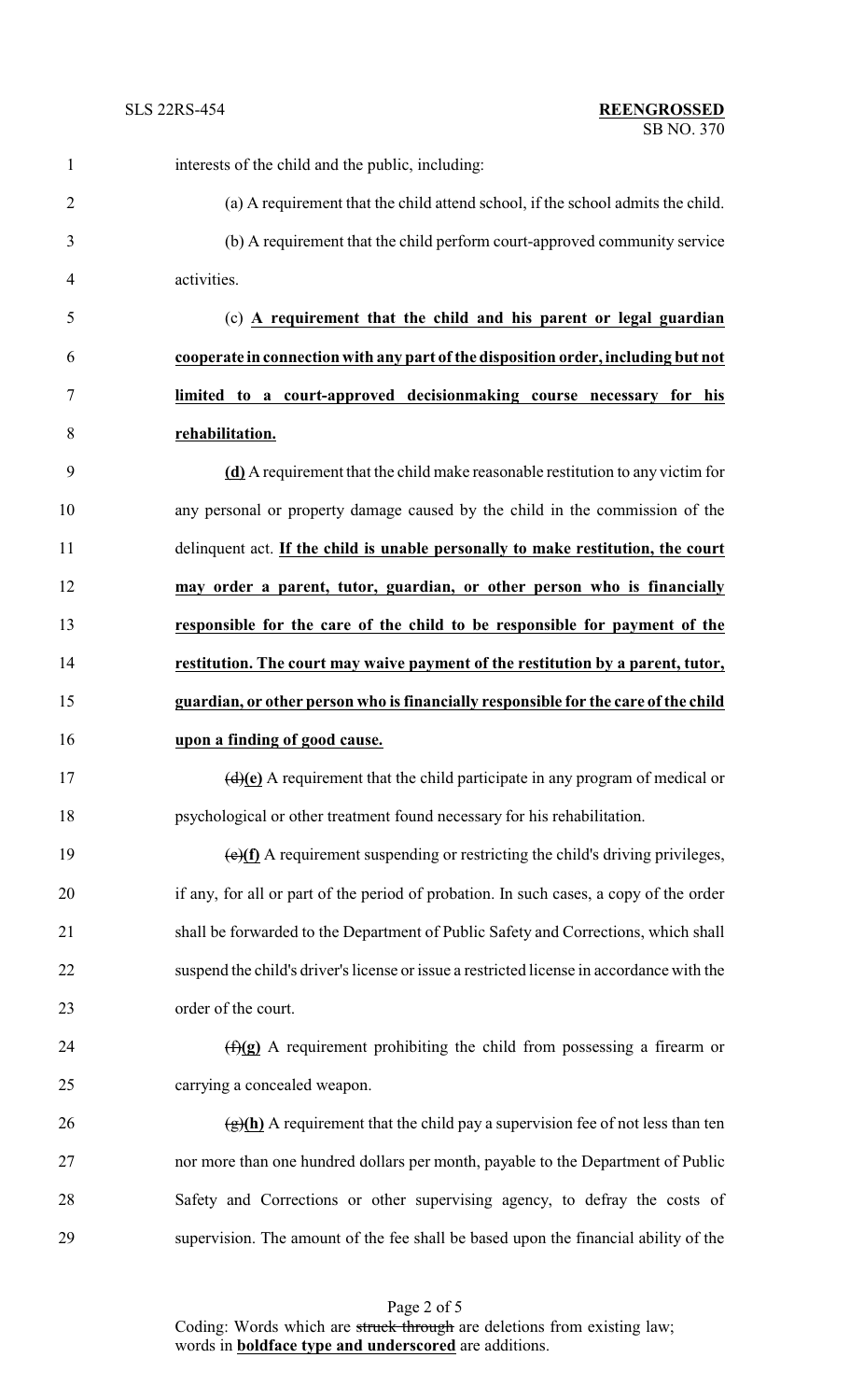| $\mathbf{1}$   | payor to pay such a fee. The court may order a parent, tutor, guardian, or other      |
|----------------|---------------------------------------------------------------------------------------|
| $\overline{2}$ | person who is financially responsible for the care of the child to be responsible for |
| 3              | payment of all or part of any supervision fee imposed.                                |
| 4              | $*$ $*$<br>$*$ $*$<br>∗                                                               |
| 5              | Art. 899. Disposition after adjudication of a misdemeanor-grade delinquent act        |
| 6              | $\ast$<br>$\ast$<br>$\ast$                                                            |
| 7              | B. As conditions of probation, if ordered pursuant to Subparagraph $A(3)$ of          |
| 8              | this Article:                                                                         |
| 9              | $\ast$<br>$\ast$<br>∗                                                                 |
| 10             | (2) The court may impose any other term and condition deemed in the best              |
| 11             | interests of the child and the public, including:                                     |
| 12             | $\ast$<br>$\ast$<br>$\ast$                                                            |
| 13             | (c) A requirement that the child make reasonable restitution to any victim for        |
| 14             | any personal or property damage caused by the child in the commission of the          |
| 15             | delinquent act. If the child is unable personally to make restitution, the court      |
| 16             | may order a parent, tutor, guardian, or other person who is financially               |
| 17             | responsible for the care of the child to be responsible for payment of the            |
| 18             | restitution. The court may waive payment of the restitution by a parent, tutor,       |
| 19             | guardian, or other person who is financially responsible for the care of the child    |
| 20             | upon a finding of good cause.                                                         |
| 21             | $\ast$<br>$\ast$<br>∗                                                                 |
| 22             | (h) A requirement that the child and his parent or legal guardian                     |
| 23             | cooperate in connection with any part of the disposition order, including but not     |
| 24             | limited to a court-approved decisionmaking course necessary for his                   |
| 25             | rehabilitation.                                                                       |
| 26             | ∗<br>∗<br>$\ast$                                                                      |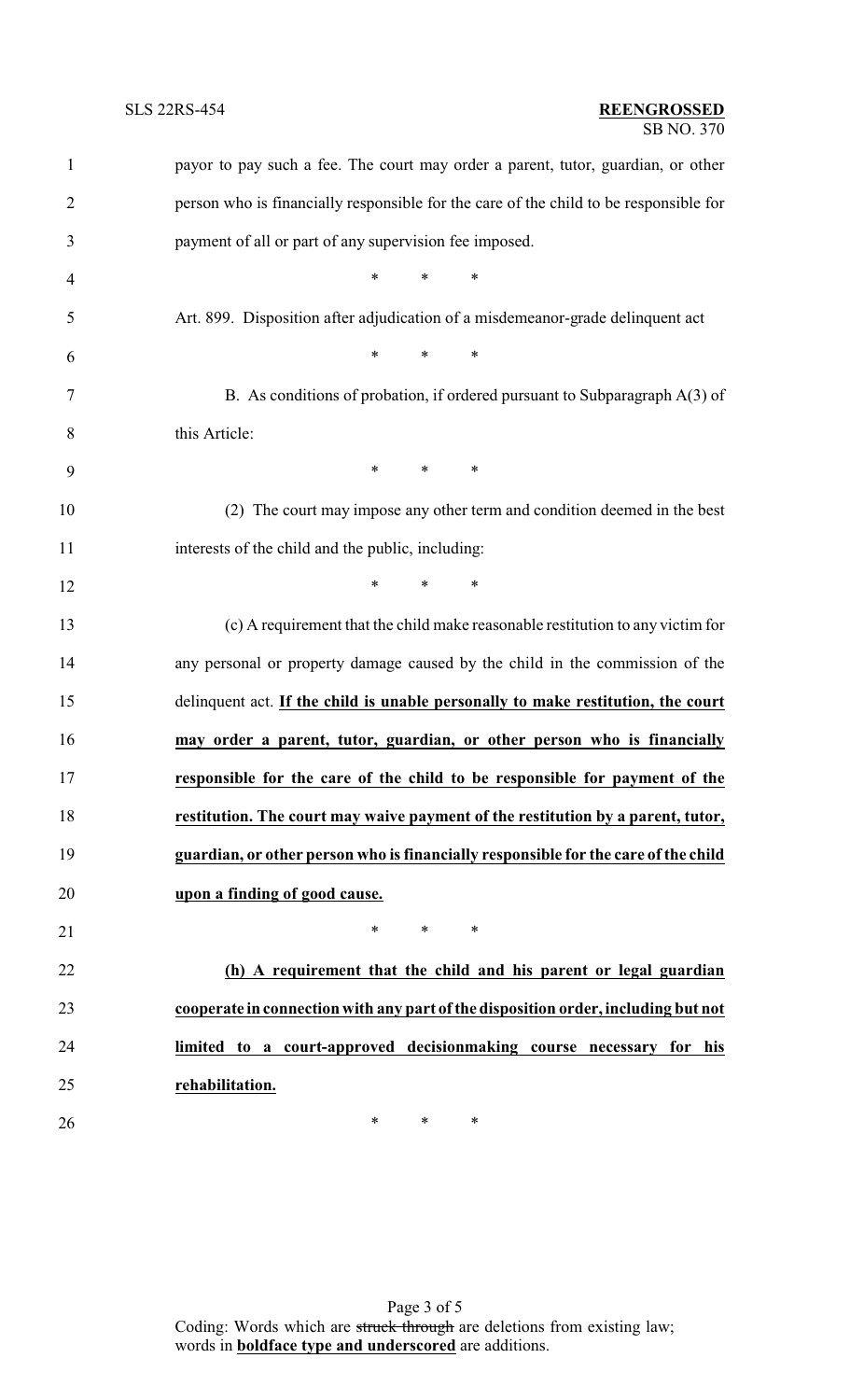The original instrument was prepared by Michael Bell. The following digest, which does not constitute a part of the legislative instrument, was prepared by Alan Miller.

# **DIGEST**

# SB 370 Reengrossed 2022 Regular Session Harris

Present law provides that the father and the mother are responsible for the damage occasioned by their minor child, who resides with them or who has been placed by them under the care of other persons, reserving to them recourse against those persons. Present law further provides that the father and mother are not responsible for the damage occasioned by their minor child who has been emancipated by marriage, by judgment of full emancipation, or by judgment of limited emancipation that expressly relieves the parents of liability for damages occasioned by their minor child.

Proposed law retains present law.

Present law authorizes a court to impose any term and condition deemed in the best interests of the child and the public, including the following requirements:

- (1) The child attend school, if the school admits the child.
- (2) The child or his parent or legal guardian perform court-approved community service activities.
- (3) The child make reasonable restitution to any victim for any personal or property damage caused by the child in the commission of the delinquent act.
- (4) The child participate in any program of medical or psychological or other treatment found necessary for his rehabilitation.
- (5) Suspend or restrict the child's driving privileges.
- (6) Prohibit the child from possessing a firearm or carrying a concealed weapon.
- (7) The child pay a monthly supervision fee of not less than \$10 nor more than \$100 per month.

Proposed law retains present law and authorizes the court to impose a requirement that the child and his parent or legal guardian cooperate in connection with any part of the disposition order including but not limited to a court-approved decisionmaking course necessary for his rehabilitation.

Proposed law adds that if a child is ordered to pay restitution as a condition of probation for the commission of a delinquent act and the child cannot make payment, then a parent, tutor, guardian, or other person who is financially responsible for the care of the child may be responsible for payment of the restitution. Proposed law further authorizes the court to waive payment of the restitution by a parent, tutor, guardian, or other person financially responsible for the care of the child, upon a finding of good cause.

Effective August 1, 2022.

(Amends Ch.C. Art. 897(B)(2) and 899(B)(2)(c); adds Ch. C. Art. 899(B)(2)(h))